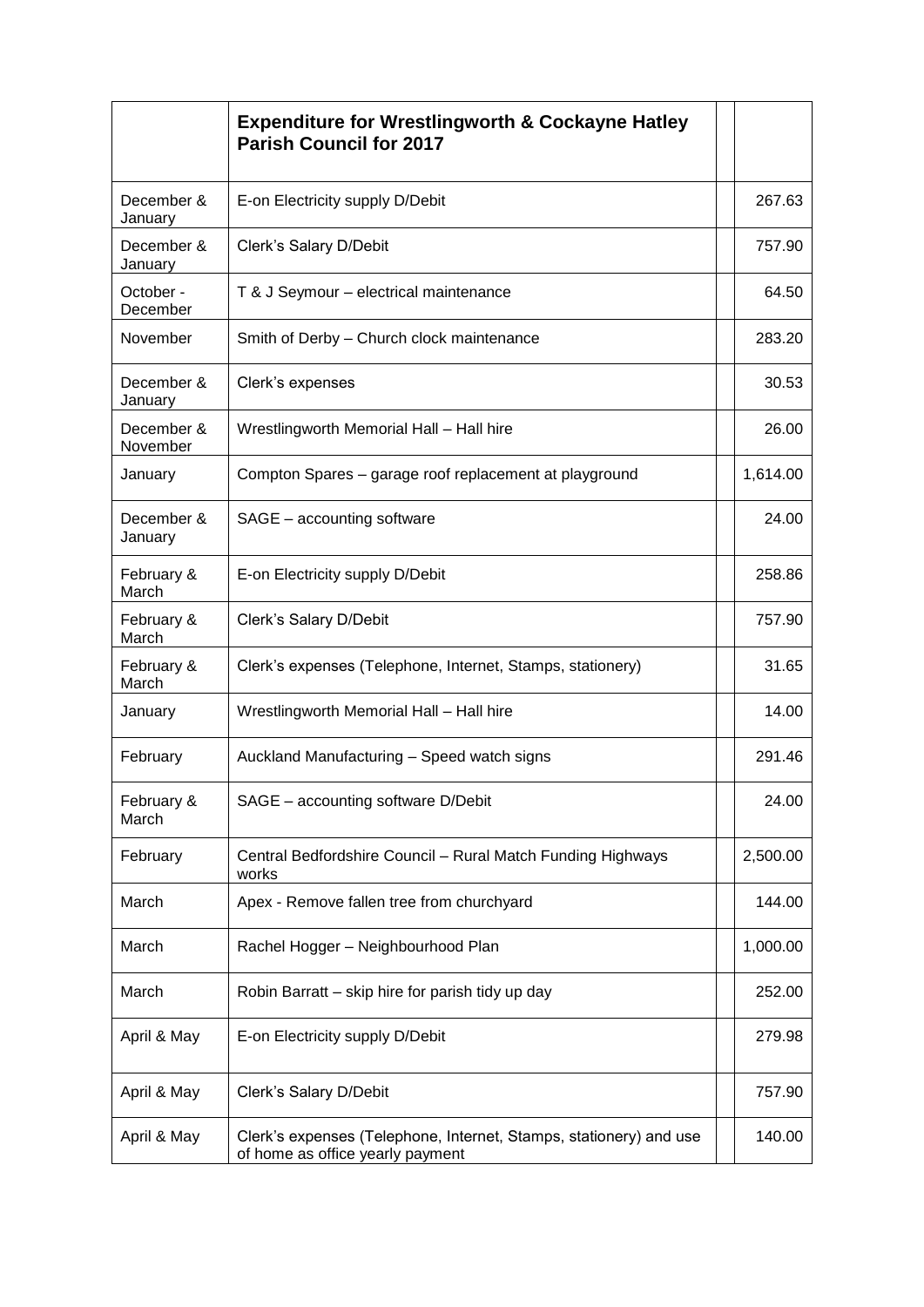| April         | Zurich Insurance                                                                         | 795.11   |
|---------------|------------------------------------------------------------------------------------------|----------|
| April         | Wrestlingworth Memorial Hall - Hall hire                                                 | 14.00    |
| April         | Wrestlingworth Memorial Hall - Grant                                                     | 1,000.00 |
| April & May   | SAGE - accounting software D/Debit                                                       | 32.00    |
| April         | T & J Seymour - Electrical Maintenance                                                   | 64.50    |
| April & May   | D J G Grounds Maintenance - Grass cutting                                                | 2,486.62 |
| April         | Wrestlingworth Lower School - Grant for playground                                       | 350.00   |
| May           | <b>BATPC</b> - affiliation fee                                                           | 165.00   |
| June          | E-on Electricity supply D/Debit                                                          | 148.76   |
| June          | Clerk's Salary D/Debit                                                                   | 382.75   |
| June          | Clerk's expenses (Telephone, Internet, Stamps, stationery)                               | 16.59    |
| June          | ROSPA playground safety annual inspection report                                         | 126.00   |
| June          | Wrestlingworth Memorial Hall - Hall hire                                                 | 16.00    |
| June          | Internal Auditor - Alan Walden                                                           | 130.00   |
| June          | SAGE - accounting software D/Debit                                                       | 18.00    |
| April & May   | D J G Grounds Maintenance - Grass cutting                                                | 1,218.82 |
| June          | Lexis-Nexis - E Book & print - Arnold Baker Local Council<br>Administration 10th Edition | 90.83    |
| June          | GI Plan - Clerk salary for minute taking                                                 | 23.54    |
| June          | <b>Grant for Youth Club</b>                                                              | 800.00   |
| July & August | E-on Electricity supply D/Debit                                                          | 292.73   |
| July & August | Clerk's Salary D/Debit                                                                   | 765.50   |
| July & August | Clerk's expenses (Telephone, Internet, Stamps, stationery)                               | 30.00    |
| July          | T & J Seymour Electrical Installations - Street light maintenance                        | 64.50    |